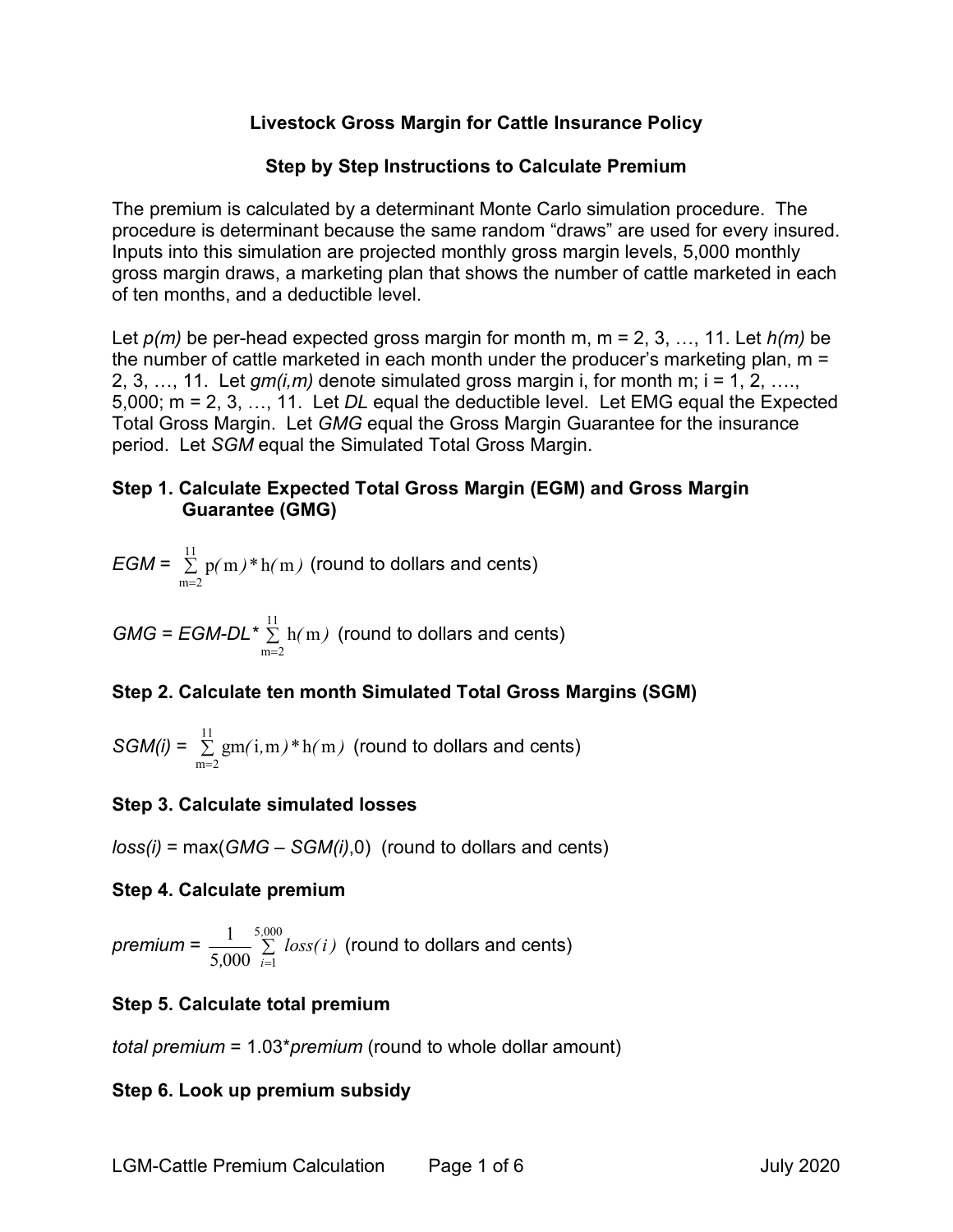*Premium subsidy* is given in the table below under step six, based on the deductible chosen and the numbers of months with insured marketings. Pooled coverage is when two or more months of an insurance period have insured marketings. Unpooled coverage is when only one month of an insurance period has insured marketings.

### **Step 7. Calculate producer premium**

*Producer premium* = *Total premium*\*(1-*Premium subsidy*) (round to whole dollar amount)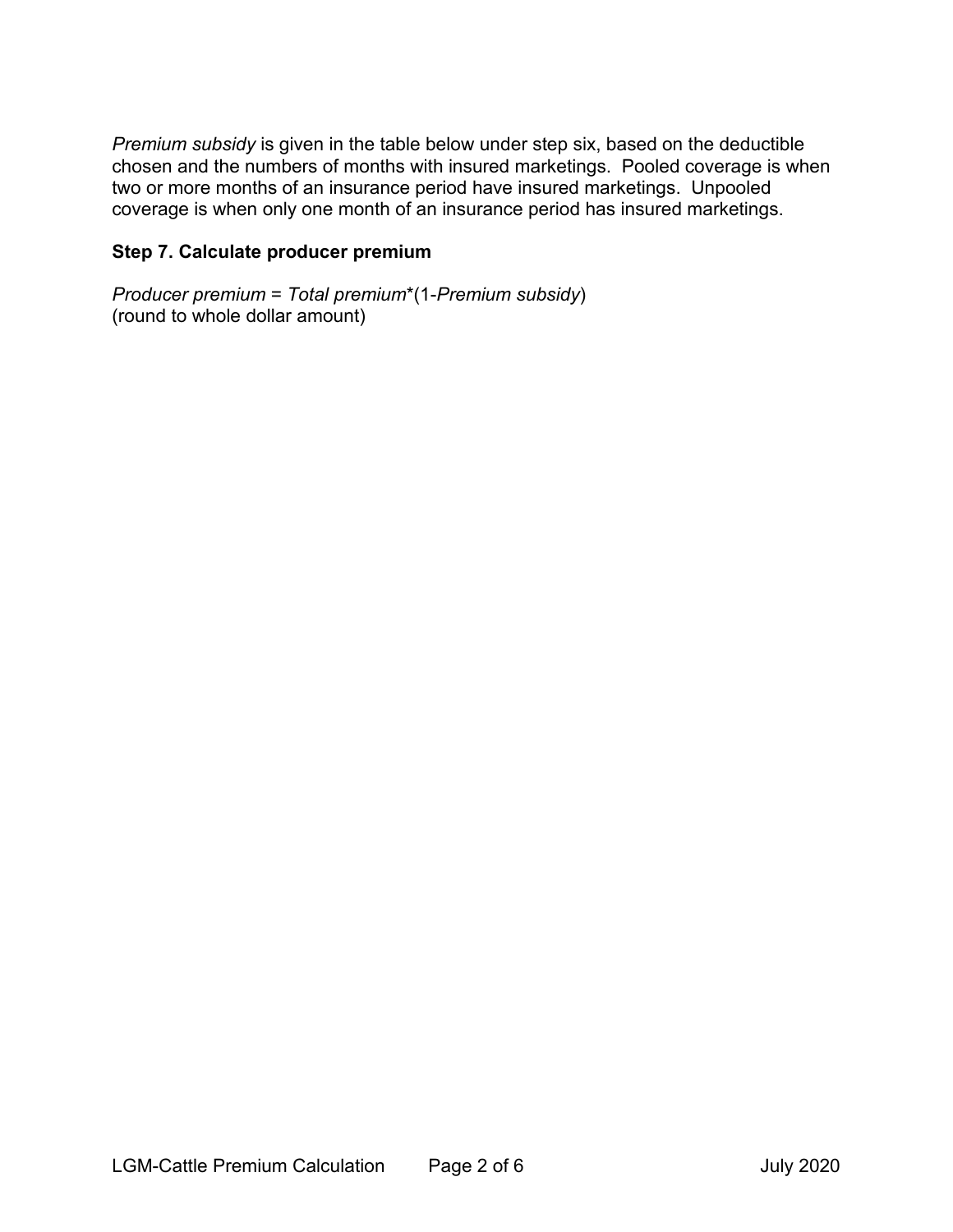# **Worked Example of Premium Calculation**

Here are the data for the worked example for a February to December insurance period for yearlings. The deductible level used is \$0.00.

| Expected Gross Margins (\$/head) |                      |      |        |        |        |                                   |        |        |          |
|----------------------------------|----------------------|------|--------|--------|--------|-----------------------------------|--------|--------|----------|
| March                            | April                | Mav  | June   | July   |        | August September October November |        |        | December |
| p(2)                             | p(3)                 | p(4) | p(5)   | p(6)   | p(7)   | p(8)                              | p(9)   | p(10)  | p(11)    |
|                                  | 223.45 240.92 211.39 |      | 191.38 | 160.89 | 163.84 | 144.31                            | 165.78 | 207.88 | 239.65   |
|                                  |                      |      |        |        |        |                                   |        |        |          |

Marketing Plan: Number of Insured Cattle

| March | April | Mav  | June | July |      | August September October November |      |       | December |
|-------|-------|------|------|------|------|-----------------------------------|------|-------|----------|
| h(2)  | h(3)  | h(4) | h(5) | h(6) | h(7) | h(8)                              | h(9) | h(10) | h(11)    |
| 100   | 100   |      |      | 200  | 200  |                                   |      | 100   | 100      |

### First 10 rows of Simulated Gross Margins (\$/head)

| March  | April  | May           | June   | July   | August  | September | October | November | December |
|--------|--------|---------------|--------|--------|---------|-----------|---------|----------|----------|
| 205.37 | 195.27 | 142.79        | 97.53  | 114.66 | 166.39  | 167.11    | 191.83  | 206.49   | 205.08   |
| 321.92 | 392.24 | 302.19        | 226.54 | 183.38 | 177.96  | 160.96    | 203.15  | 244.06   | 279.25   |
| 263.05 | 333.50 | 254.45        | 183.00 | 123.76 | 105, 15 | 149.90    | 231.11  | 366.45   | 502.48   |
| 210.06 | 233.27 | 190.16        | 155.14 | 172.88 | 240.44  | 262.79    | 302.11  | 362.70   | 410.95   |
| 196.37 | 225.38 | 195.71        | 167.13 | 125.11 | 127 18  | 101.19    | 125.10  | 166.66   | 190.04   |
| 331.21 | 348.83 | 389.50        | 432.60 | 401.84 | 409.69  | 399.11    | 418.66  | 502.10   | 577.80   |
| 212.36 | 194.63 | 119.39        | 53.76  | 68.24  | 117.30  | 89.74     | 121.30  | 90.05    | 44.64    |
| 271 75 |        | 365.53 318.38 | 275.75 | 145.88 | 62.66   | 33.34     | 88.89   | 215.26   | 336.78   |
| 190.92 | 154.99 | 177.38        | 211.29 | 202.91 | 222.23  | 195.45    | 187.58  | 152.99   | 103.48   |
| 189.70 | 169.43 | 160.98        | 161.36 | 213.89 | 303.59  | 325.81    | 314.48  | 313.11   | 309.09   |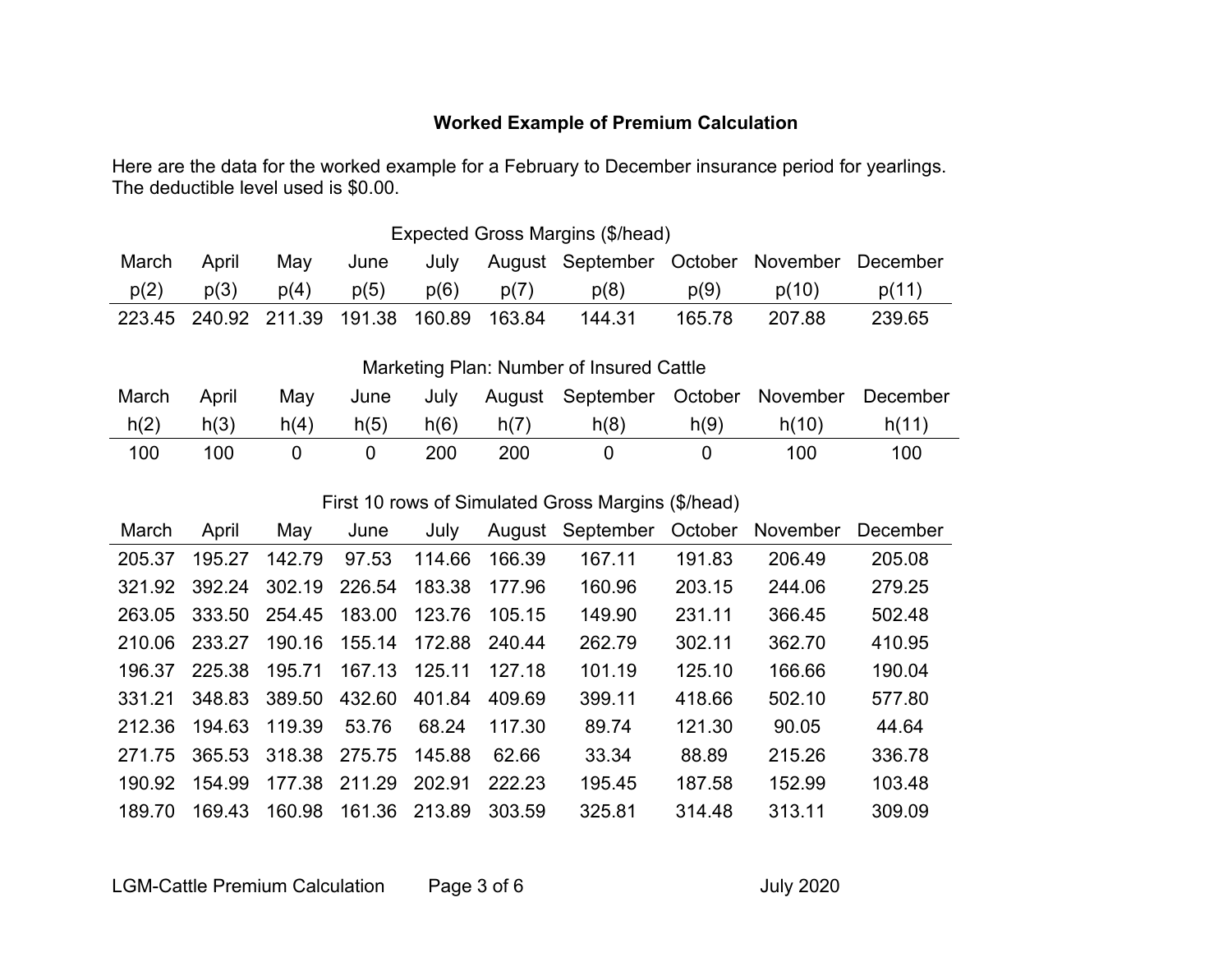#### **Step 1. Calculate Expected Total Gross Margin and Gross Margin Guarantee**

*EGM* = 223.45 \* 100 + 240.92 \* 100 + 211.39 \* 0 + 191.38 \* 0 + 160.89 \* 200 + 163.84 \* 200 + 144.31 \* 0 + 165.78 \* 0 + 207.88 \* 100 + 239.65 \* 100  $= $156,136.00$ 

*GMG* = 156,136.00 – 0.00 \* (100 + 100 + 0 + 0 + 200 + 200 + 0 + 0 + 100 + 100) = \$156,136.00

#### **Step 2. Calculate ten month Simulated Total Gross Margins**

As an example, for the first row of simulations:

*SGM* = 205.37 \* 100 + 195.27 \* 100 + 142.79 \* 0 + 97.53 \* 0 + 114.66 \* 200 + 166.39 \* 200 + 167.11 \* 0 + 191.83 \* 0 + 206.49 \* 100 + 205.08 \* 100  $= $137,431.00$ 

Here the results for the first 10 rows are shown.

| March  | April  | Mav    | June   | July   | August | September | October | <b>November</b> | December | <b>SGM</b> |
|--------|--------|--------|--------|--------|--------|-----------|---------|-----------------|----------|------------|
| 205.37 | 195.27 | 142.79 | 97.53  | 114.66 | 166.39 | 167.11    | 191.83  | 206.49          | 205.08   | 137,431.00 |
| 321.92 | 392.24 | 302.19 | 226.54 | 183.38 | 177.96 | 160.96    | 203.15  | 244.06          | 279.25   | 196,015.00 |
| 263.05 | 333.50 | 254.45 | 183.00 | 123.76 | 105.15 | 149.90    | 231.11  | 366.45          | 502.48   | 192,330.00 |
| 210.06 | 233.27 | 190.16 | 155.14 | 172.88 | 240.44 | 262.79    | 302.11  | 362.70          | 410.95   | 204,362.00 |
| 196.37 | 225.38 | 195.71 | 167.13 | 125.11 | 127 18 | 101.19    | 125.10  | 166.66          | 190.04   | 128,303.00 |
| 331.21 | 348.83 | 389.50 | 432.60 | 401.84 | 409.69 | 399.11    | 418.66  | 502.10          | 577.80   | 338,300.00 |
| 212.36 | 194.63 | 119.39 | 53.76  | 68.24  | 117.30 | 89.74     | 121.30  | 90.05           | 44.64    | 91.276.00  |
| 271.75 | 365.53 | 318.38 | 275.75 | 145.88 | 62.66  | 33.34     | 88.89   | 215.26          | 336.78   | 160,640.00 |
| 190.92 | 154.99 | 177.38 | 211 29 | 202.91 | 222.23 | 195.45    | 187.58  | 152.99          | 103.48   | 145,266.00 |
| 189.70 | 169.43 | 160.98 | 161.36 | 213.89 | 303.59 | 325.81    | 314.48  | 313.11          | 309.09   | 201,629.00 |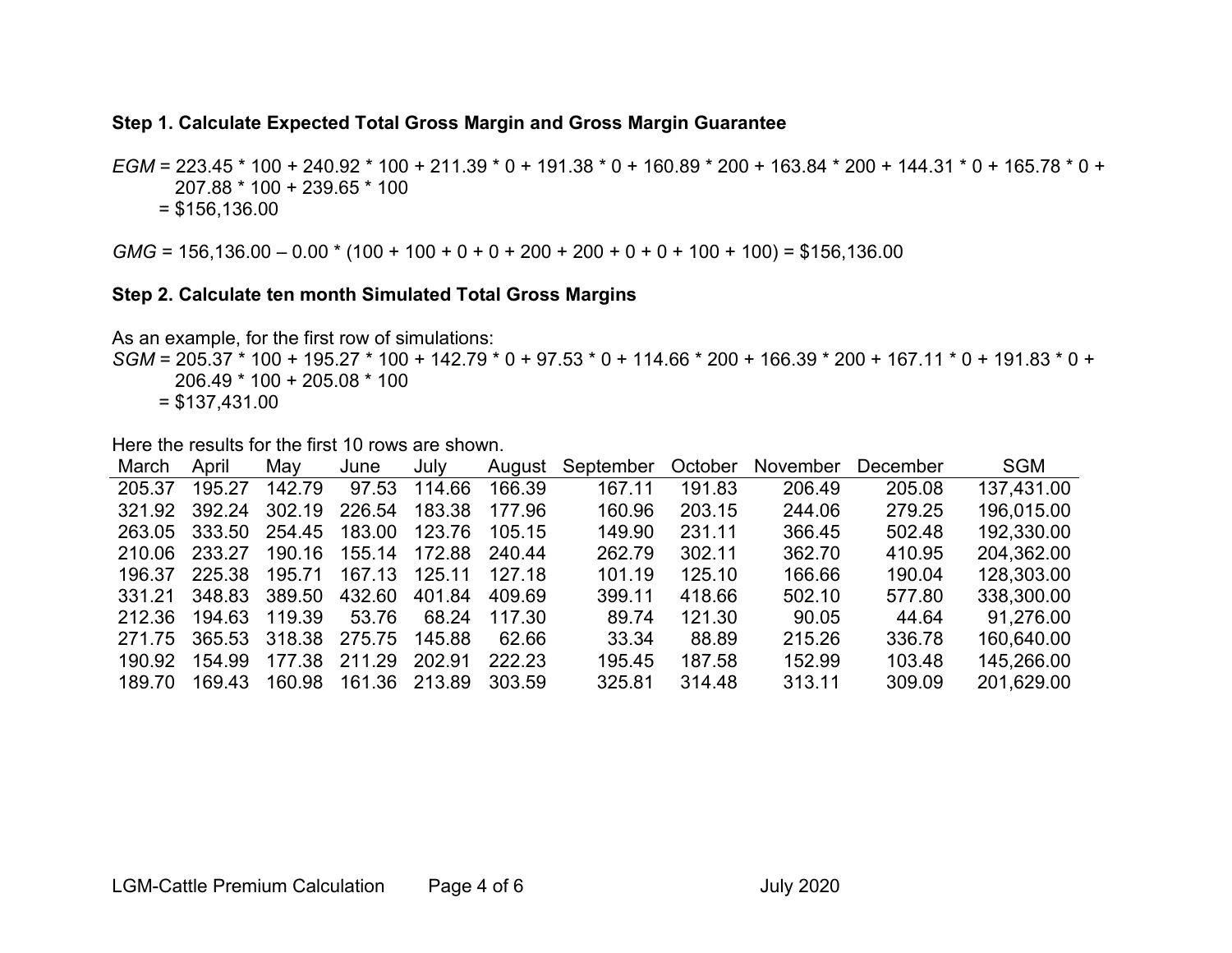### **Step 3. Calculate simulated losses**

| <b>SGM</b> | <b>Simulated Loss</b> |
|------------|-----------------------|
| 137,431.00 | 18,705.00             |
| 196,015.00 | 0.00                  |
| 192,330.00 | 0.00                  |
| 204,362.00 | 0.00                  |
| 128,303.00 | 27,833.00             |
| 338,300.00 | 0.00                  |
| 91,276.00  | 64,860.00             |
| 160,640.00 | 0.00                  |
| 145,266.00 | 10,870.00             |
| 201,629.00 | 0.00                  |

Again the first 10 rows of calculations are shown.

### **Step 4. Calculate premium**

The average of all simulated losses equals \$23,415.01

#### **Step 5. Calculate total premium**

*Total premium* = 1.03 \* \$23,415.01 = \$24,117.46

|  |  | Step 6. Look up premium subsidy |  |
|--|--|---------------------------------|--|
|--|--|---------------------------------|--|

| Deductible | <b>Subsidy for Pooled Coverage</b> | <b>Subsidy for Unpooled Coverage</b> |
|------------|------------------------------------|--------------------------------------|
| \$0.00     | 0.18                               | 0.00                                 |
| \$10.00    | 0.20                               | 0.00                                 |
| \$20.00    | 0.23                               | 0.00                                 |
| \$30.00    | 0.27                               | 0.00                                 |
| \$40.00    | 0.31                               | 0.00                                 |
| \$50.00    | 0.36                               | 0.00                                 |
| \$60.00    | 0.43                               | 0.00                                 |
| \$70.00    | 0.50                               | 0.00                                 |
| \$80.00    | 0.50                               | 0.00                                 |
| \$90.00    | 0.50                               | 0.00                                 |
| \$100.00   | 0.50                               | 0.00                                 |
| \$110.00   | 0.50                               | 0.00                                 |
| \$120.00   | 0.50                               | 0.00                                 |
| \$130.00   | 0.50                               | 0.00                                 |
| \$140.00   | 0.50                               | 0.00                                 |
| \$150.00   | 0.50                               | 0.00                                 |

In this example, since the producer chose a \$0.00 deductible and had pooled coverage, the premium subsidy is 0.18 or 18%.